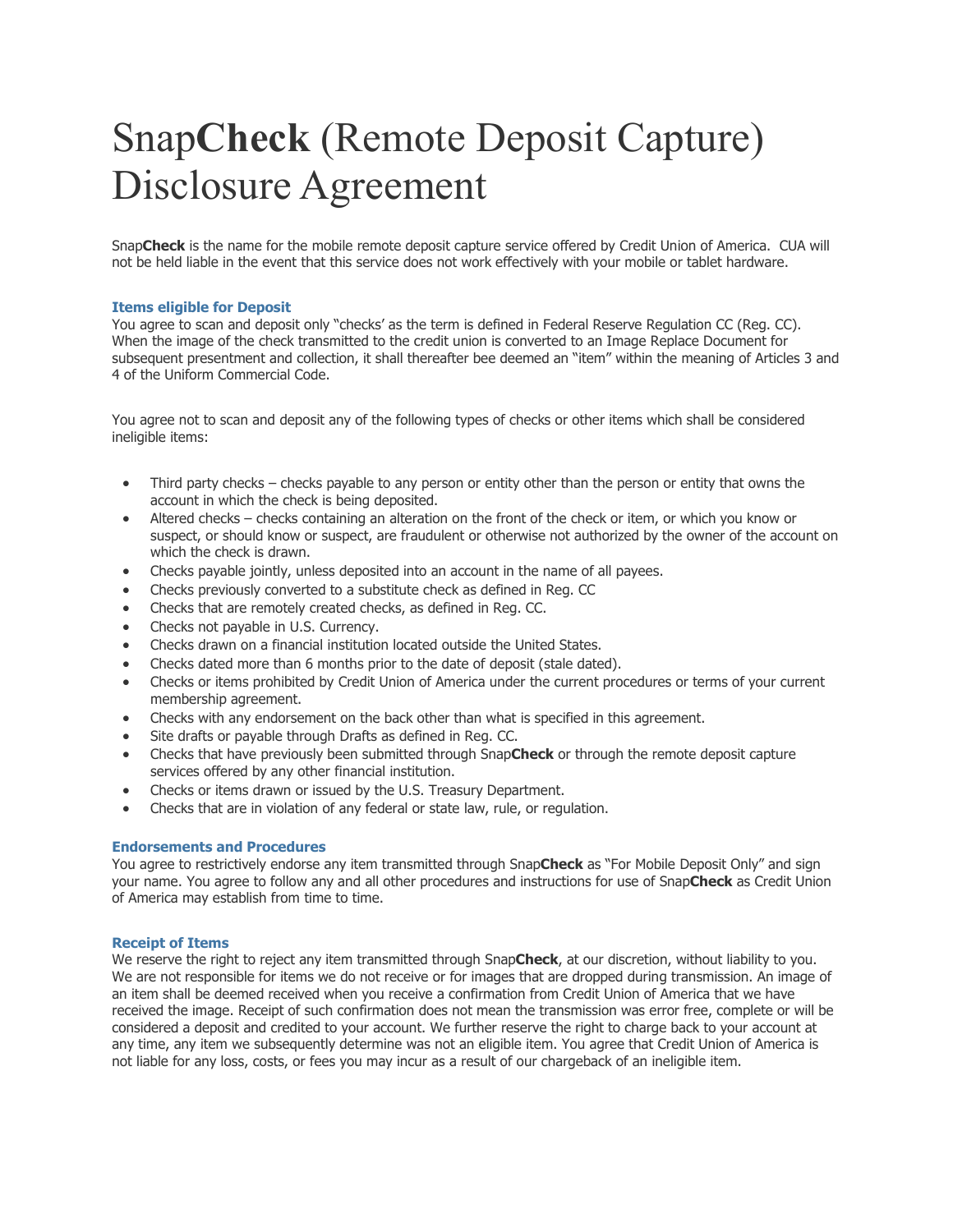#### **Availability of Funds**

You agree that items transmitted using Snap**Check** are not subject to the funds availability requirements of Reg. CC. In general, if an image of an item is received and accepted before 5:00 p.m. Central Time during a business day on which we are open, then we will consider that day to be the day of your deposit. Otherwise, we will consider that the deposit was made on the next business day we are open. Funds deposited using Snap**Check** will generally be made available two (2) business days from the day of deposit. Credit Union of America may make such funds available sooner based on such factors as credit worthiness, the length and extent of your relationship with us, transaction and experience information, and other factors as we may, in our sole discretion, deem relevant.

#### **Disposal of Transmitted Items**

Upon your receipt of a confirmation from us that we have received an image that you transmitted, you agree to retain the paper check for at least 30 calendar days from the date of transmission. After 30 days, you agree to destroy the check that you transmitted, mark it VOID, or otherwise render it incapable of further transmission, deposit, or presentment. During the time the retained check is available, you agree to provide it to Credit Union of America upon request.

#### **Deposit Limits**

We may establish limits on the dollar amount and/or number of items or deposits from time to time. If you attempt to initiate a deposit in excess of these limits, we may reject your deposit. New accounts will be limited during the first 90 days of account activation. During the initial 90 days members will be limited to two checks for a maximum of \$200 per day.

#### **Errors**

You agree to notify us of any suspected errors regarding items deposited through Snap**Check** right away and no later than 30 days after the applicable Credit Union account statement is provided. Unless you notify us within 30 days, such statement regarding all deposits made through Snap**Check** shall be deemed correct, and you are prohibited from bringing a claim against Credit Union of America for such alleged error.

#### **Errors in Transmission**

By using Snap**Check**, you accept the risk that an item may be intercepted or misdirected during transmission. Credit Union of America bears no liability to you or others for any such intercepted or misdirected items or information disclosed through such errors.

## **Image Quality**

The image of an item transmitted to us using Snap**Check** must be legible, as determined in the sole discretion of the credit union. Without limiting the foregoing, the image quality of the items must comply with requirements established from time to time by Credit Union of America, American National Standards Institute (ANSI), the Board of Governors of the Federal Reserve Board (FRB), or any other regulatory agency, clearinghouse or association.

#### **User Warranties and Indemnification**

You warrant to Credit Union of America that:

- You will only transmit eligible items.
- You will not transmit duplicate items.
- You will not re-deposit or re-present the original item.
- All information you provide to us is accurate and true.
- You will comply with this Agreement and all applicable rules, laws, and regulations.
- You are not aware of any factor that may impair the collectability of the item.
- You warrant that any files submitted by you to us do not contain computer viruses or malware.
- You agree to indemnify and hold harmless Credit Union of America from any loss, due in whole or in part, to the breach of this warranty provision.